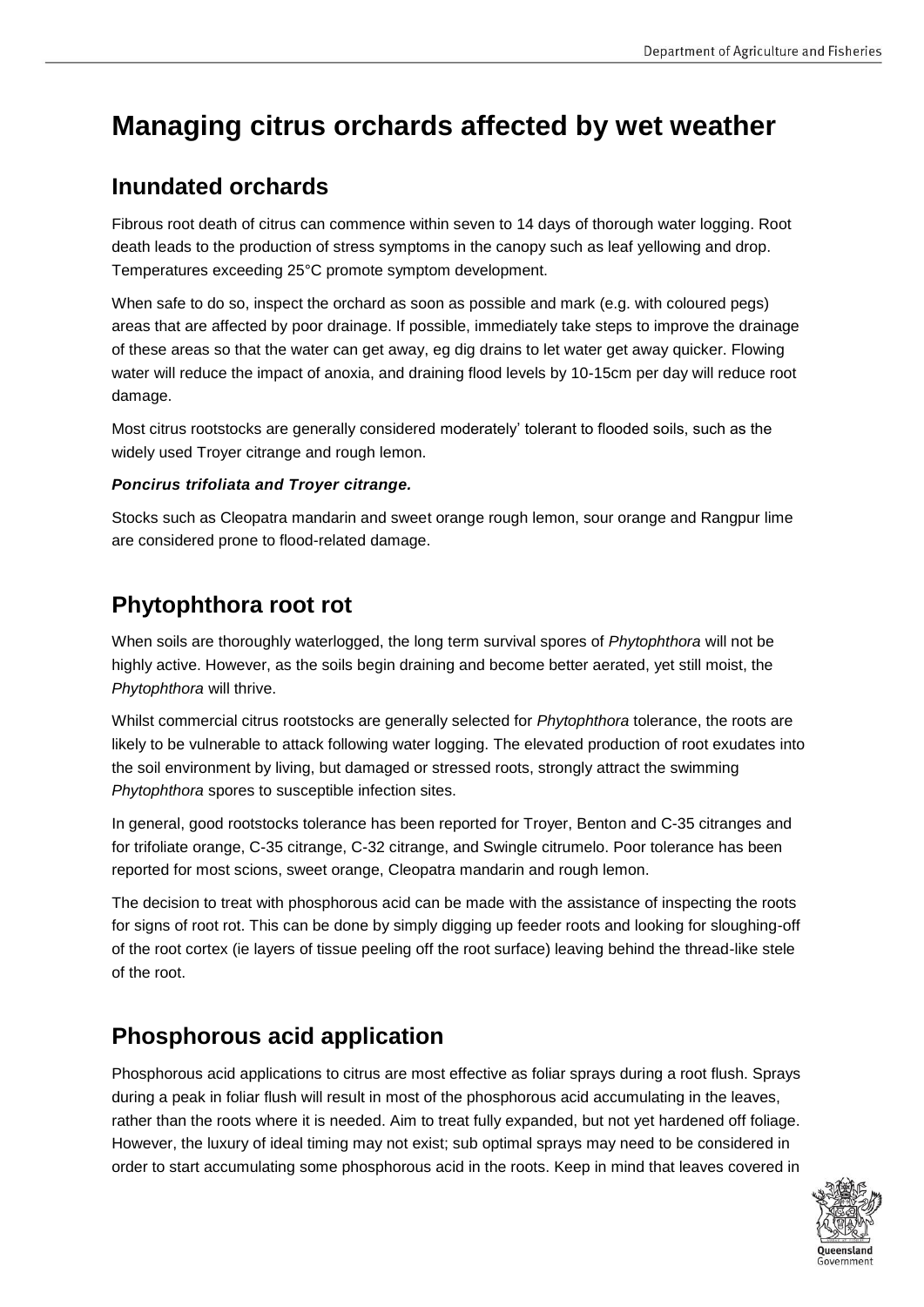silt are unlikely to take up phosphorous acid effectively. In these cases it may be necessary to wait until a clean flush is produced.

**WARNING**: Young and/or stressed trees are very sensitive to phosphorous acid-induced phytotoxicity (e.g. leaf spotting and defoliation). Experience has found rates exceeding 1.9g/L active ingredient to induce phytotoxicity in container grown citrus and stressed field trees. 1.3g/L active has been safely used for container grown citrus. This corresponds to a rate of 2.2mL/L for formulations of 600g/L phosphorous acid.

The best approach for stressed trees is to apply the lowest of the label rates, judging the need to reapply by inspecting root health after 2 to 4 weeks. Alternatively, the effectiveness of applications can be determined by analysis of phosphite levels in the roots (greater than 30ppm are required) – analytical companies such as SGS provide this service.

#### **Phosphorous acid and copper fungicides**

Phosphorous acid application in the presence of copper fungicide residues increases Cu ion release, increasing the risk of copper phytotoxicity – particularly if the pH of the phosphorous acid is not adjusted to >7.2. Risk depends on copper type (in order of decreasing risk): hydroxide > oxychloride> oxide.

Check thoroughly with the phosphorous acid manufacturer before attempting to tank mix with other chemical. As a general rule, phosphorous acid should not be tank mixed with any other fungicides.

## **Foliar and fruit diseases**

Under prolonged wet and warm conditions foliar and fruit diseases are likely to be prevalent. Diseases likely to be problematic in the field include:

- brown spot (*Alternaria alternata*)
- melanose (*Diaporthe citri*)
- scab (*Elsinoe fawcettii*)

and possibly less common diseases such as:

- brown rot *(Phytophthora sp.*)
- black pit *(Pseudomonas syringae pv. syringae*)

Conditions are likely to also suit infection for latent postharvest diseases such as:

- black spot (*Guignardia citricarpa*)
- anthracnose (*Colletotrichum gloeosporioides*)

(the latter being particularly important for any fruit to be degreened).

Protectant fungicides (eg copper and mancozeb) will assist to reduce future infections, but good coverage is essential. Existing infections will not be affected by protectant fungicides. As an industry, emergency use permits have already been obtained for iprodione (eg Rovral Aquaflo) for brown spot (Permit PER12582), and azoxystrobin (eg Amistar) for brown spot and black spot (PER12721). Follow all label and/or permit guidelines.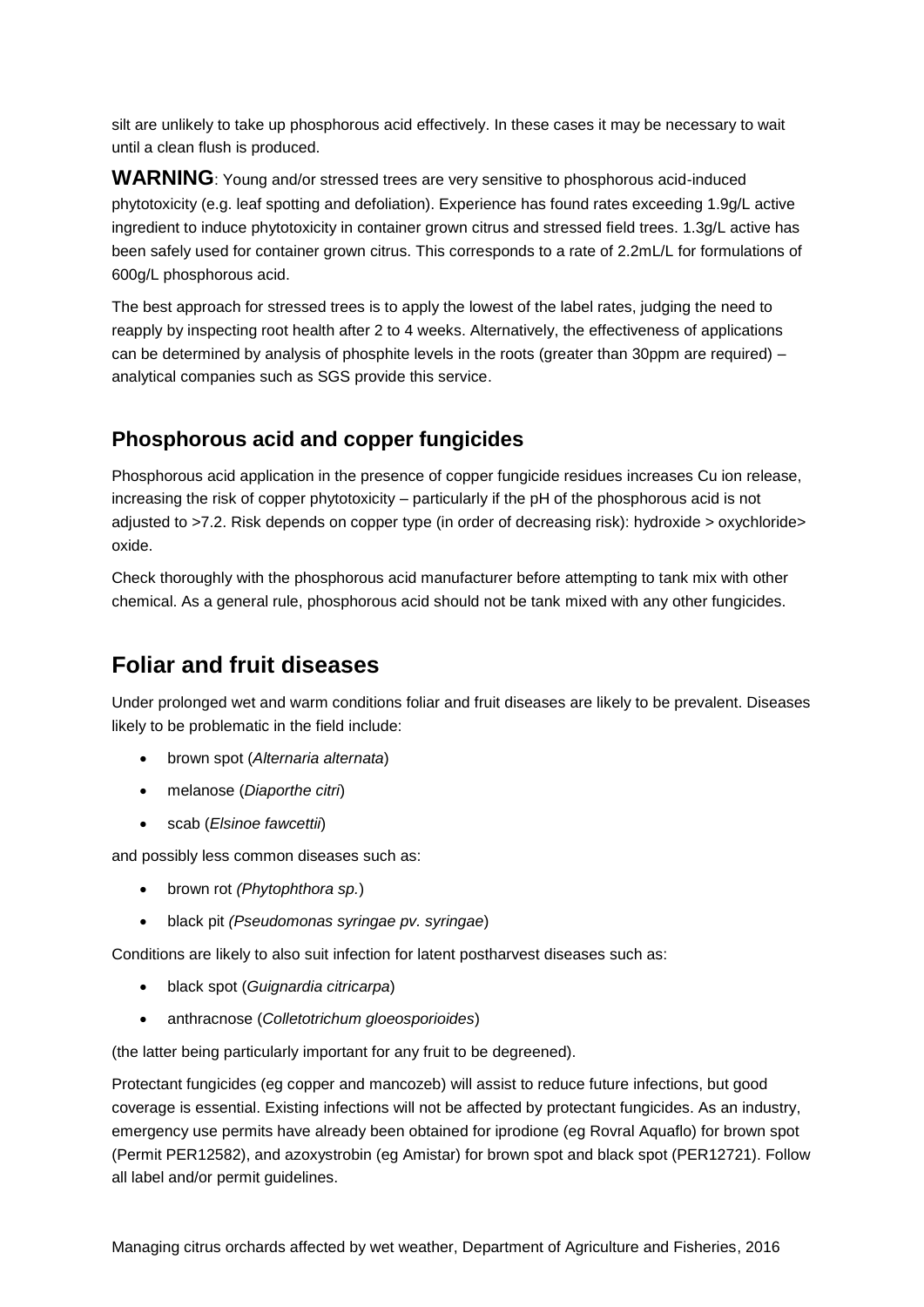In addition to fungicides, all efforts should be made to alleviate any tree stress from water logging or *Phytophthora*. Air drainage and spray penetration should be improved by lifting tree skirts and selective limb removal to open the canopy.

Lifting skirts will also help to avoid brown rot in low hanging fruit and foliage, and reduce the chances of *Phytophthora* trunk cankers developing due to prolonged trunk dampness.

If pruning, ensure cuts are clean and smooth to minimise the potential for infection by wood rotting fungi. Wounds may also be protected with a plastic paint.

## **Mulching**

Whilst prolonged wet weather has several disadvantages for citrus production, it does provide the opportunity for access to organic mulch sources that are otherwise difficult/expensive to obtain in normally drier irrigation areas.

The addition of organic mulch can be beneficial to managing *Phytophthora* and black spot. In the case of *Phytophthora*, the microorganisms that break down the cellulose in the organic matter can also break down the cellulose in the cell walls of *Phytophthora*. A mulch layer also assists in reducing the availability of black spot inoculum. High organic matter levels in the soil also help soil structure and improve drainage.

## **Leached nutrients**

#### **Bearing trees**

Heavy rainfall and flooding can cause nutritional problems. However, applying additional fertiliser to compensate can exacerbate these problems, resulting in poor fruit quality and yields.

Leaf analysis is essential to determine if any adjustments (such as additional foliar nutrient applications) are required. Leaf samples should be taken in February/March and the results interpreted by a local citrus consultant.

Non-bearing trees: These need to be fertilised regularly (every 1-2 months) with small amounts of nitrogen and potassium, and this should recommence as soon as orchard conditions permit.

Foliar applications (particularly of nitrogen and zinc) will assist recovery where root uptake has been affected by waterlogging.

# **More information**

Malcolm Smith

Agri-Science Queensland

Department of Agriculture and Fisheries

Ph: 13 25 23 or visit [www.daf.qld.gov.au](http://www.daf.qld.gov.au/)

For essential information on important diseases affecting fruit crops grown across Australia, pick up a copy of Diseases of fruit crops in Australia, available for purchase from CSIRO at [www.publish.csiro.au](http://www.publish.csiro.au/)

Managing citrus orchards affected by wet weather, Department of Agriculture and Fisheries, 2016